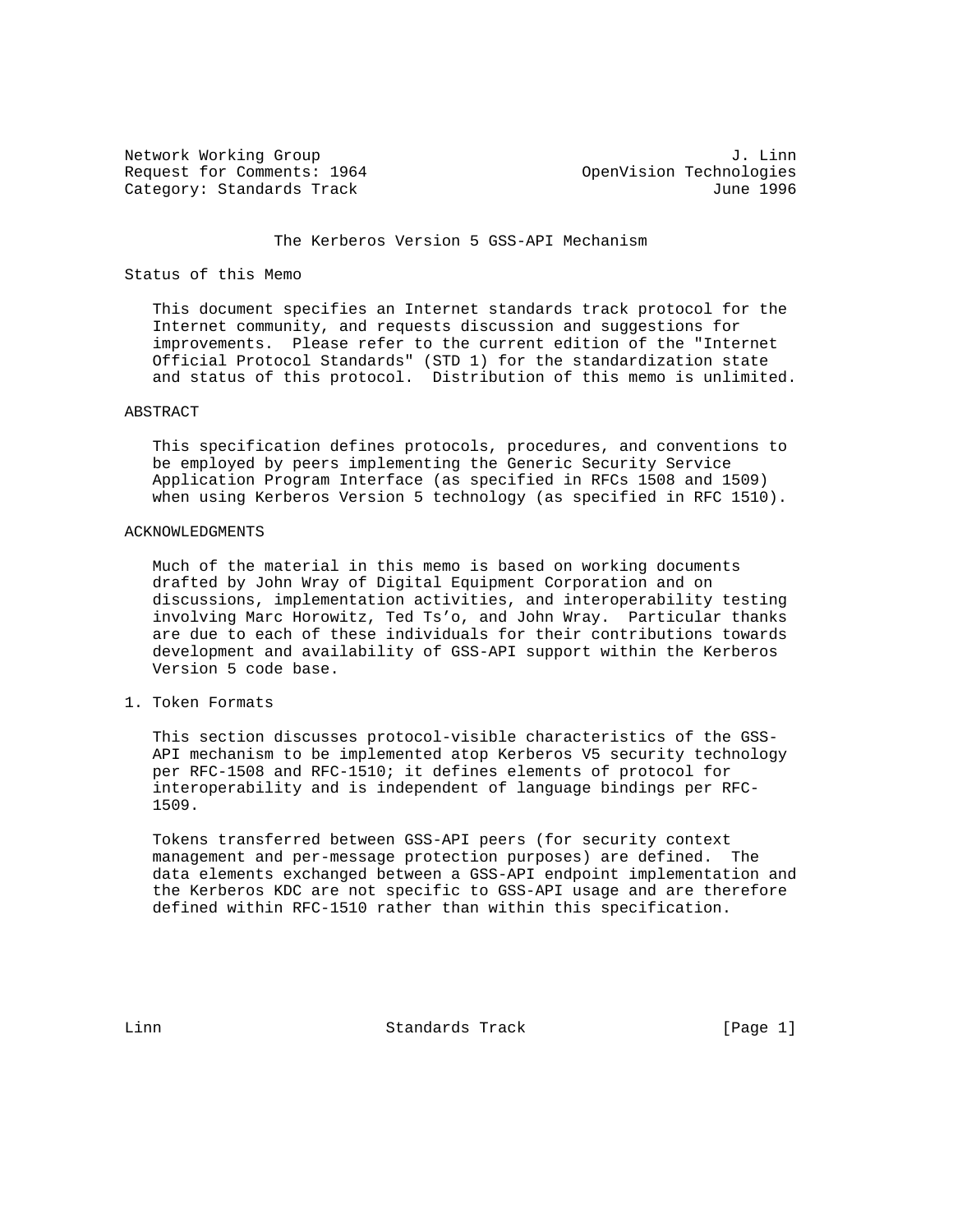To support ongoing experimentation, testing, and evolution of the specification, the Kerberos V5 GSS-API mechanism as defined in this and any successor memos will be identified with the following Object Identifier, as defined in RFC-1510, until the specification is advanced to the level of Proposed Standard RFC:

 $\{iso(1), org(3), dod(5), internet(1), security(5), kerberosv5(2)\}\$ 

 Upon advancement to the level of Proposed Standard RFC, the Kerberos V5 GSS-API mechanism will be identified by an Object Identifier having the value:

 $\{iso(1)$  member-body(2) United States(840) mit(113554) infosys(1) gssapi $(2)$  krb $5(2)$ }

1.1. Context Establishment Tokens

 Per RFC-1508, Appendix B, the initial context establishment token will be enclosed within framing as follows:

```
 InitialContextToken ::=
   [APPLICATION 0] IMPLICIT SEQUENCE {
           thisMech MechType
                   -- MechType is OBJECT IDENTIFIER
                   -- representing "Kerberos V5"
           innerContextToken ANY DEFINED BY thisMech
                   -- contents mechanism-specific;
                  -- ASN.1 usage within innerContextToken
          -- is not required }
 }
```
 The innerContextToken of the initial context token will consist of a Kerberos V5 KRB\_AP\_REQ message, preceded by a two-byte token-id (TOK\_ID) field, which shall contain the value 01 00.

 The above GSS-API framing shall be applied to all tokens emitted by the Kerberos V5 GSS-API mechanism, including KRB\_AP\_REP, KRB\_ERROR, context-deletion, and per-message tokens, not just to the initial token in a context establishment sequence. While not required by RFC-1508, this enables implementations to perform enhanced error checking. The innerContextToken field of context establishment tokens for the Kerberos V5 GSS-API mechanism will contain a Kerberos message (KRB\_AP\_REQ, KRB\_AP\_REP or KRB\_ERROR), preceded by a 2-byte TOK\_ID field containing 01 00 for KRB\_AP\_REQ messages, 02 00 for KRB\_AP\_REP messages and 03 00 for KRB\_ERROR messages.

Linn **Standards Track** [Page 2]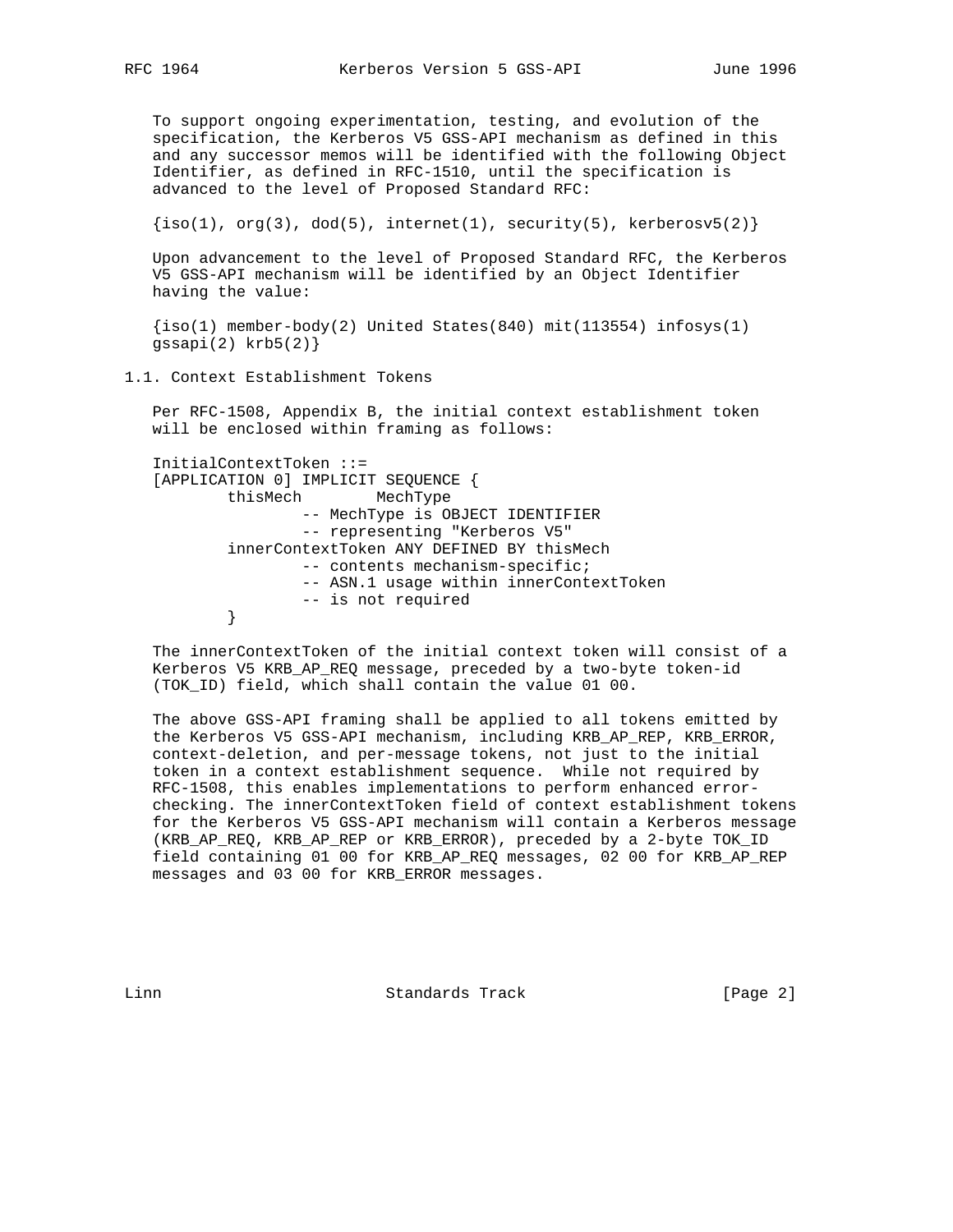1.1.1. Initial Token

```
 Relevant KRB_AP_REQ syntax (from RFC-1510) is as follows:
   AP-REQ ::= [APPLICATION 14] SEQUENCE {
pvno [0] I INTEGER, - indicates Version 5
msg-type [1] INTEGER, -- indicates KRB_AP_REQ
 ap-options[2] APOptions,
 ticket[3] Ticket,
         authenticator[4] EncryptedData
   }
   APOptions ::= BIT STRING {
        reserved (0),
         use-session-key (1),
         mutual-required (2)
   }
 Ticket ::= [APPLICATION 1] SEQUENCE {
tkt-vno [0] INTEGER, -- indicates Version 5
realm [1] Realm,
sname [2] PrincipalName,
 enc-part [3] EncryptedData
   }
   -- Encrypted part of ticket
   EncTicketPart ::= [APPLICATION 3] SEQUENCE {
flags[0] TicketFlags,
 key[1] EncryptionKey,
 crealm[2] Realm,
cname[3] PrincipalName,
 transited[4] TransitedEncoding,
 authtime[5] KerberosTime,
 starttime[6] KerberosTime OPTIONAL,
endtime[7] KerberosTime,
 renew-till[8] KerberosTime OPTIONAL,
 caddr[9] HostAddresses OPTIONAL,
         authorization-data[10] AuthorizationData OPTIONAL
   }
   -- Unencrypted authenticator
   Authenticator ::= [APPLICATION 2] SEQUENCE {
         authenticator-vno[0] INTEGER,
        crealm[1] Realm,
                           PrincipalName,
                           Checksum OPTIONAL,
        cname[2] Principa<br>
cksum[3] Principa<br>
cusec[4] INTEGER,<br>
ctime[5] Kerberos'
                       KerberosTime,
```
Linn Standards Track [Page 3]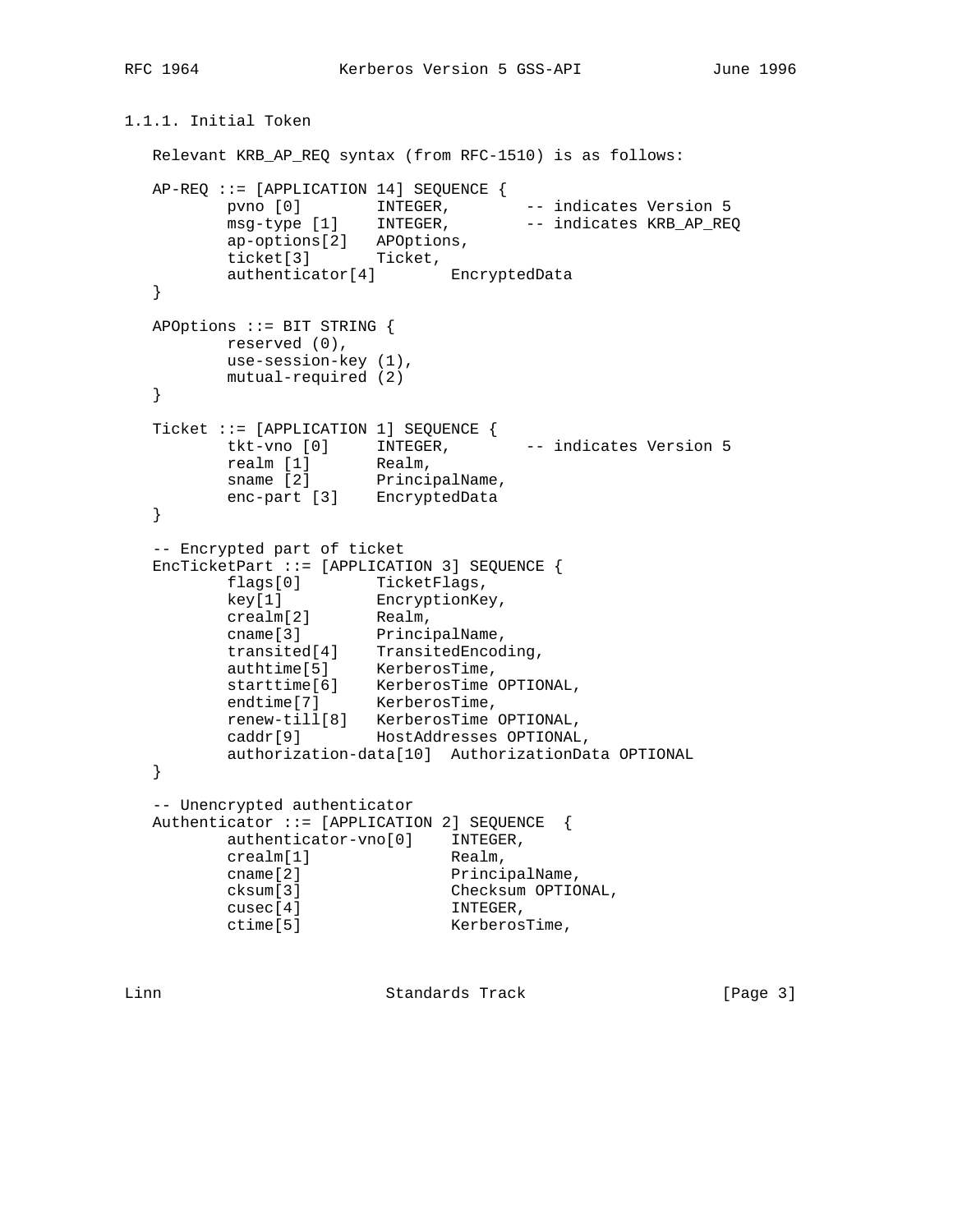| subkey[6]             | EncryptionKey OPTIONAL,    |
|-----------------------|----------------------------|
| seg-number[7]         | INTEGER OPTIONAL,          |
| authorization-data[8] | AuthorizationData OPTIONAL |

}

 For purposes of this specification, the authenticator shall include the optional sequence number, and the checksum field shall be used to convey channel binding, service flags, and optional delegation information. The checksum will have a type of 0x8003 (a value being registered within the Kerberos protocol specification), and a value field of at least 24 bytes in length. The length of the value field is extended beyond 24 bytes if and only if an optional facility to carry a Kerberos-defined KRB\_CRED message for delegation purposes is supported by an implementation and active on a context. When delegation is active, a TGT with its FORWARDABLE flag set will be transferred within the KRB\_CRED message.

The checksum value field's format is as follows:

| Byte      | Name        | Description                                                                                               |  |  |
|-----------|-------------|-----------------------------------------------------------------------------------------------------------|--|--|
| $03$ Lgth |             | Number of bytes in Bnd field;                                                                             |  |  |
|           |             | Currently contains hex 10 00 00 00                                                                        |  |  |
|           |             | (16, represented in little-endian form)                                                                   |  |  |
| 4.19      | Bnd         | MD5 hash of channel bindings, taken over all non-null<br>components of bindings, in order of declaration. |  |  |
|           |             | Integer fields within channel bindings are represented                                                    |  |  |
|           |             | in little-endian order for the purposes of the MD5                                                        |  |  |
|           |             | calculation.                                                                                              |  |  |
|           |             | 2023 Flags Bit vector of context-establishment flags,                                                     |  |  |
|           |             | with values consistent with RFC-1509, p. 41:                                                              |  |  |
|           |             | GSS_C_DELEG_FLAG:<br>1                                                                                    |  |  |
|           |             | $\mathfrak{D}$<br>GSS C MUTUAL FLAG:                                                                      |  |  |
|           |             | GSS_C_REPLAY_FLAG: 4                                                                                      |  |  |
|           |             | GSS_C_SEQUENCE_FLAG: 8                                                                                    |  |  |
|           |             | GSS_C_CONF_FLAG: 16                                                                                       |  |  |
|           |             | GSS C INTEG FLAG:<br>32                                                                                   |  |  |
|           |             | The resulting bit vector is encoded into bytes 2023                                                       |  |  |
|           |             | in little-endian form.                                                                                    |  |  |
|           | 2425 DlgOpt | The Delegation Option identifier (=1) [optional]                                                          |  |  |
|           |             | 2627 Dlgth The length of the Deleg field. [optional]                                                      |  |  |
|           |             | 28n Deleg A KRB CRED message (n = Dlgth + 29) [optional]                                                  |  |  |
|           |             |                                                                                                           |  |  |

 In computing the contents of the "Bnd" field, the following detailed points apply:

 (1) Each integer field shall be formatted into four bytes, using little-endian byte ordering, for purposes of MD5 hash computation.

Linn **Standards Track** [Page 4]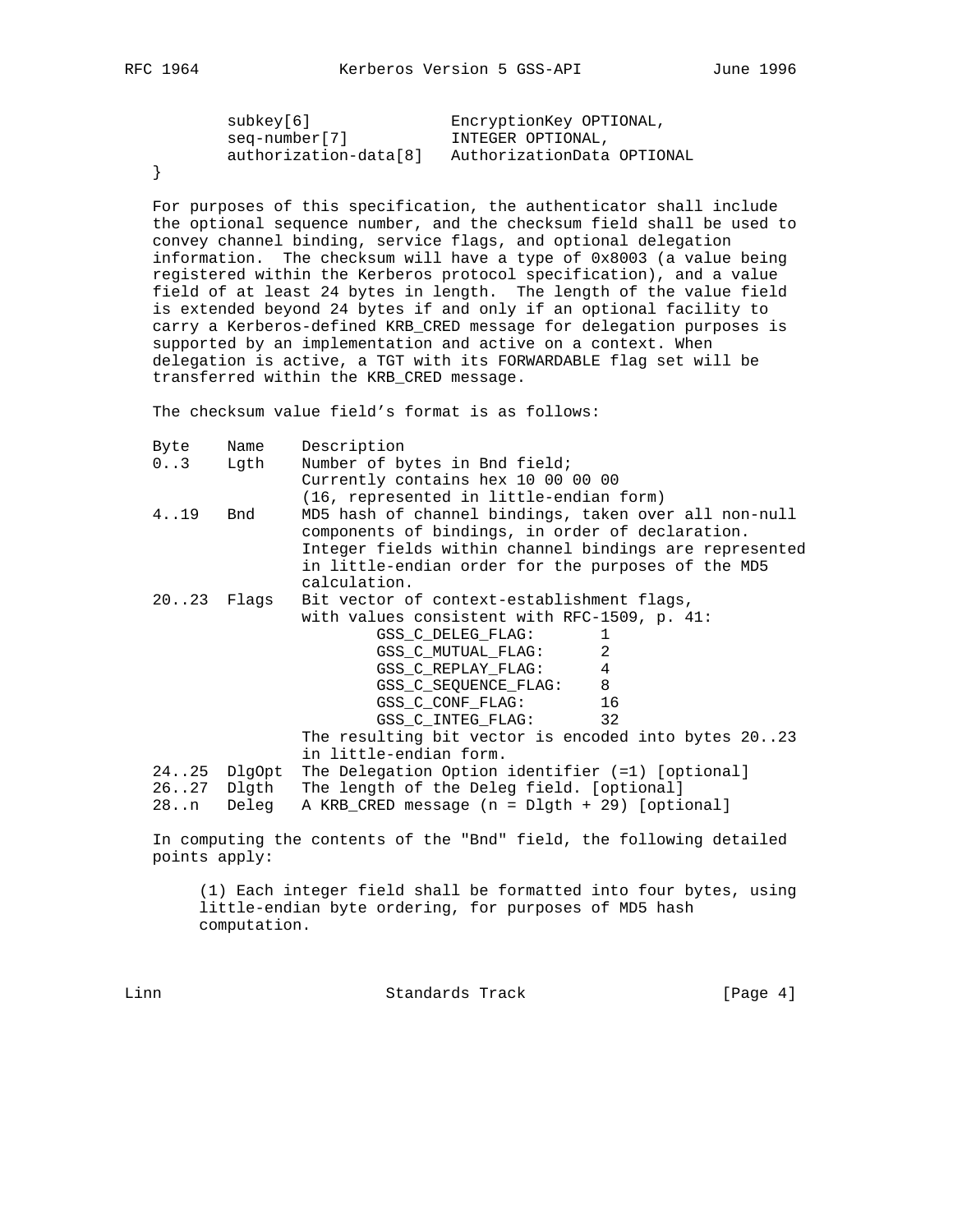(2) All input length fields within gss\_buffer\_desc elements of a gss\_channel\_bindings\_struct, even those which are zero-valued, shall be included in the hash calculation; the value elements of gss buffer desc elements shall be dereferenced, and the resulting data shall be included within the hash computation, only for the case of gss\_buffer\_desc elements having non-zero length specifiers.

 (3) If the caller passes the value GSS\_C\_NO\_BINDINGS instead of a valid channel bindings structure, the Bnd field shall be set to 16 zero-valued bytes.

 In the initial Kerberos V5 GSS-API mechanism token (KRB\_AP\_REQ token) from initiator to target, the GSS\_C\_DELEG\_FLAG, GSS\_C\_MUTUAL\_FLAG, GSS\_C\_REPLAY\_FLAG, and GSS\_C\_SEQUENCE\_FLAG values shall each be set as the logical AND of the initiator's corresponding request flag to GSS\_Init\_sec\_context() and a Boolean indicator of whether that optional service is available to GSS\_Init\_sec\_context()'s caller. GSS\_C\_CONF\_FLAG and GSS\_C\_INTEG\_FLAG, for which no corresponding context-level input indicator flags to GSS\_Init\_sec\_context() exist, shall each be set to indicate whether their respective per-message protection services are available for use on the context being established.

 When input source address channel binding values are provided by a caller (i.e., unless the input argument is GSS\_C\_NO\_BINDINGS or the source address specifier value within the input structure is GSS\_C\_NULL\_ADDRTYPE), and the corresponding token received from the context's peer bears address restrictions, it is recommended that an implementation of the Kerberos V5 GSS-API mechanism should check that the source address as provided by the caller matches that in the received token, and should return the GSS\_S\_BAD\_BINDINGS major\_status value if a mismatch is detected. Note: discussion is ongoing about the strength of recommendation to be made in this area, and on the circumstances under which such a recommendation should be applicable; implementors are therefore advised that changes on this matter may be included in subsequent versions of this specification.

## 1.1.2. Response Tokens

 A context establishment sequence based on the Kerberos V5 mechanism will perform one-way authentication (without confirmation or any return token from target to initiator in response to the initiator's KRB\_AP\_REQ) if the mutual\_req bit is not set in the application's call to GSS\_Init\_sec\_context(). Applications requiring confirmation that their authentication was successful should request mutual authentication, resulting in a "mutual-required" indication within KRB\_AP\_REQ APoptions and the setting of the mutual\_req bit in the

Linn Standards Track [Page 5]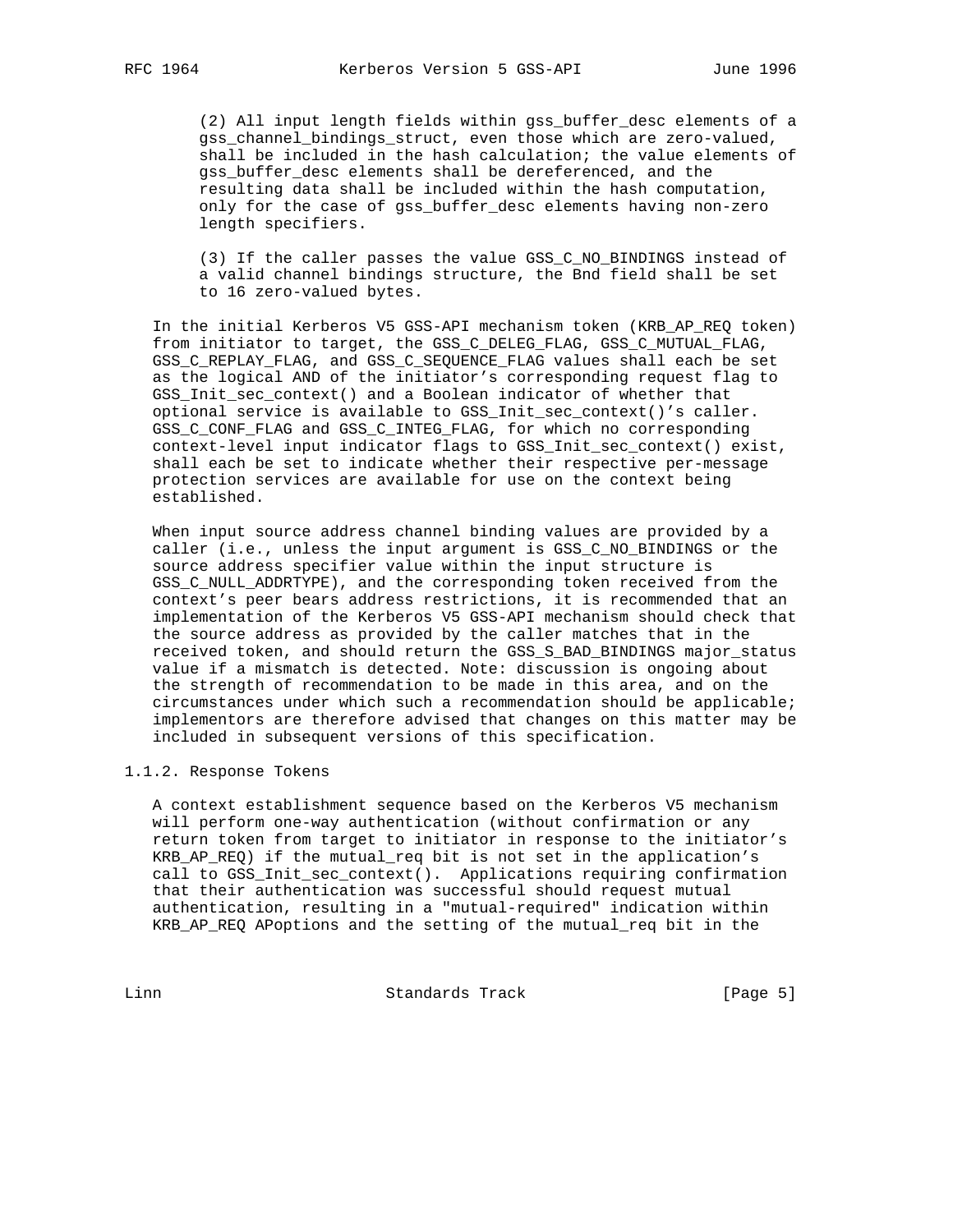```
 flags field of the authenticator checksum. In response to such a
   request, the context target will reply to the initiator with a token
   containing either a KRB_AP_REP or KRB_ERROR, completing the mutual
   context establishment exchange.
   Relevant KRB_AP_REP syntax is as follows:
   AP-REP ::= [APPLICATION 15] SEQUENCE {
pvno [0]       INTEGER,       -- represents Kerberos V5
msg-type [1] INTEGER, -- represents KRB_AP_REP
         enc-part [2] EncryptedData
   }
  EncAPRepPart ::=[APPLICATION 27] SEQUENCE ctime [0] KerberosTime,
cusec [1] INTEGER,
 subkey [2] EncryptionKey OPTIONAL,
         seq-number [3] INTEGER OPTIONAL
   }
   The optional seq-number element within the AP-REP's EncAPRepPart
   shall be included.
   The syntax of KRB_ERROR is as follows:
   KRB-ERROR ::= [APPLICATION 30] SEQUENCE {
pvno[0] INTEGER,
 msg-type[1] INTEGER,
 ctime[2] KerberosTime OPTIONAL,
 cusec[3] INTEGER OPTIONAL,
stime[4] KerberosTime,
susec[5] INTEGER,
         error-code[6] INTEGER,
 crealm[7] Realm OPTIONAL,
 cname[8] PrincipalName OPTIONAL,
 realm[9] Realm, -- Correct realm
 sname[10] PrincipalName, -- Correct name
 e-text[11] GeneralString OPTIONAL,
 e-data[12] OCTET STRING OPTIONAL
   }
```
 Values to be transferred in the error-code field of a KRB-ERROR message are defined in [RFC-1510], not in this specification.

Linn **Standards Track** [Page 6]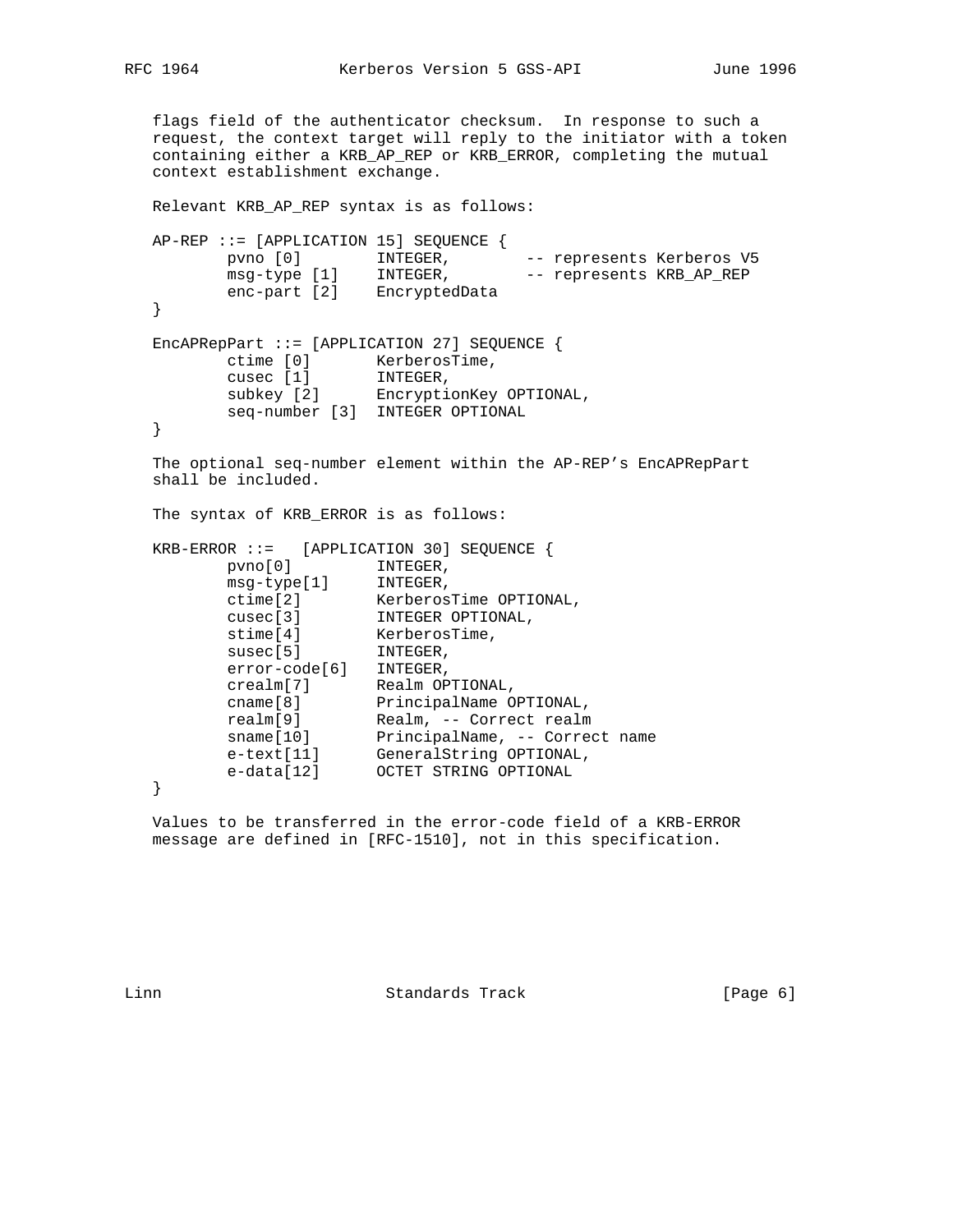### 1.2. Per-Message and Context Deletion Tokens

 Three classes of tokens are defined in this section: "MIC" tokens, emitted by calls to GSS\_GetMIC() (formerly GSS\_Sign()) and consumed by calls to GSS\_VerifyMIC() (formerly GSS\_Verify()), "Wrap" tokens, emitted by calls to GSS\_Wrap() (formerly GSS\_Seal()) and consumed by calls to GSS\_Unwrap() (formerly GSS\_Unseal()), and context deletion tokens, emitted by calls to GSS\_Delete\_sec\_context() and consumed by calls to GSS\_Process\_context\_token(). Note: References to GSS-API per-message routines in the remainder of this specification will be based on those routines' newer recommended names rather than those names' predecessors.

 Several variants of cryptographic keys are used in generation and processing of per-message tokens:

 (1) context key: uses Kerberos session key (or subkey, if present in authenticator emitted by context initiator) directly

 (2) confidentiality key: forms variant of context key by exclusive-OR with the hexadecimal constant f0f0f0f0f0f0f0f0.

 (3) MD2.5 seed key: forms variant of context key by reversing the bytes of the context key (i.e. if the original key is the 8-byte sequence {aa, bb, cc, dd, ee, ff, gg, hh}, the seed key will be  $\{hh, gg, ff, ee, dd, cc, bb, aa\}$ .

1.2.1. Per-message Tokens - MIC

Use of the GSS\_GetMIC() call yields a token, separate from the user data being protected, which can be used to verify the integrity of that data as received. The token has the following format:

| Byte no      | Name             | Description                            |
|--------------|------------------|----------------------------------------|
| $0 \ldots 1$ | TOK ID           | Identification field.                  |
|              |                  | Tokens emitted by GSS GetMIC() contain |
|              |                  | the hex value 01 01 in this field.     |
| $2 \ldots 3$ | SGN ALG          | Integrity algorithm indicator.         |
|              |                  | 00 00 - DES MAC MD5                    |
|              |                  | $0100 - MD2.5$                         |
|              |                  | 02 00 - DES MAC                        |
| 4.7          | Filler           | Contains ff ff ff ff                   |
| 8.15         | SND SEO          | Sequence number field.                 |
| 16. .23      | <b>SGN CKSUM</b> | Checksum of "to-be-signed data",       |
|              |                  | calculated according to algorithm      |
|              |                  | specified in SGN ALG field.            |
|              |                  |                                        |

Linn Standards Track [Page 7]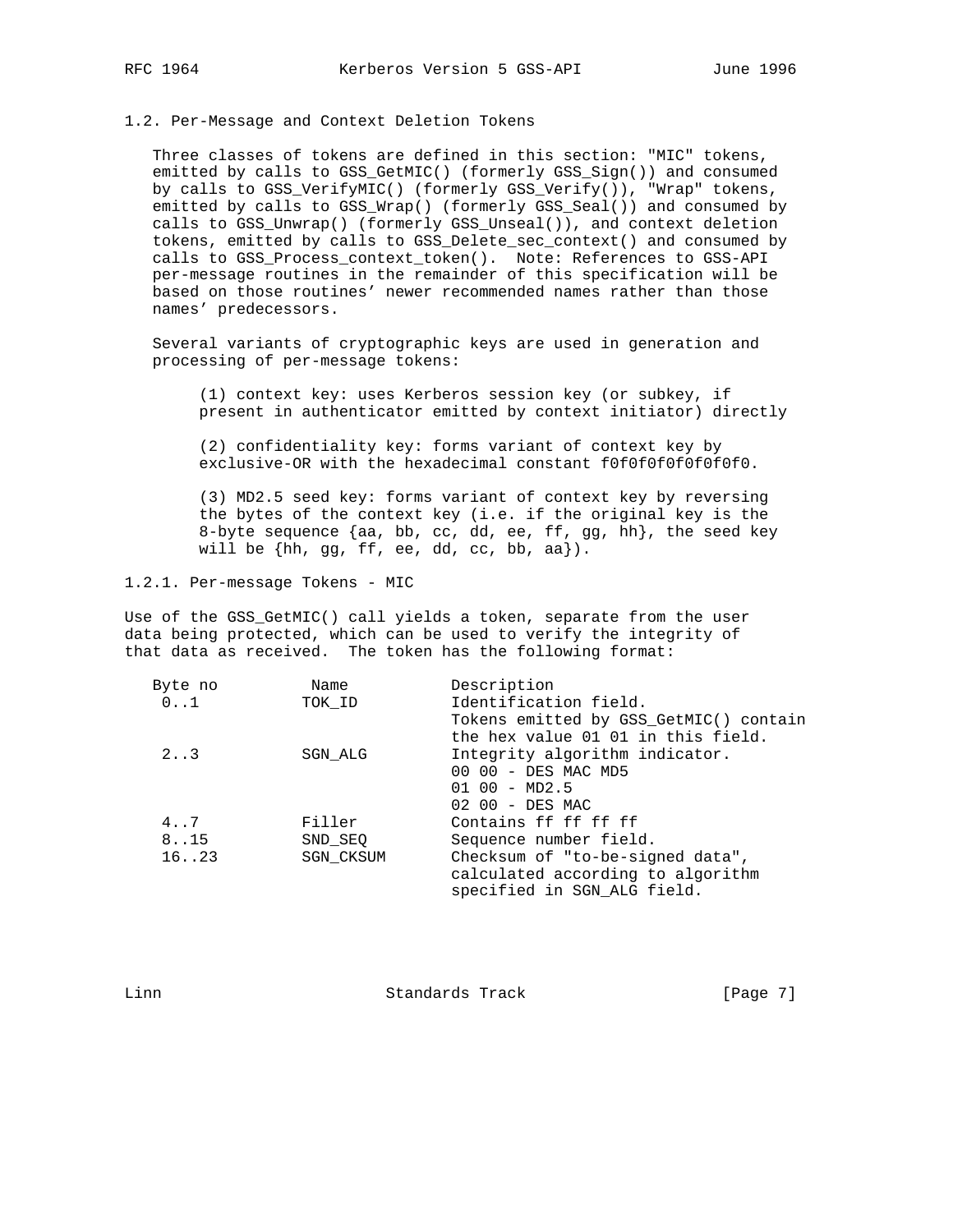GSS-API tokens must be encapsulated within the higher-level protocol by the application; no embedded length field is necessary.

## 1.2.1.1. Checksum

 Checksum calculation procedure (common to all algorithms): Checksums are calculated over the data field, logically prepended by the first 8 bytes of the plaintext packet header. The resulting value binds the data to the packet type and signature algorithm identifier fields.

 DES MAC MD5 algorithm: The checksum is formed by computing an MD5 [RFC-1321] hash over the plaintext data, and then computing a DES-CBC MAC on the 16-byte MD5 result. A standard 64-bit DES-CBC MAC is computed per [FIPS-PUB-113], employing the context key and a zero IV. The 8-byte result is stored in the SGN CKSUM field.

 MD2.5 algorithm: The checksum is formed by first DES-CBC encrypting a 16-byte zero-block, using a zero IV and a key formed by reversing the bytes of the context key (i.e. if the original key is the 8-byte sequence {aa, bb, cc, dd, ee, ff, gg, hh}, the checksum key will be {hh, gg, ff, ee, dd, cc, bb, aa}). The resulting 16-byte value is logically prepended to the to-be-signed data. A standard MD5 checksum is calculated over the combined data, and the first 8 bytes of the result are stored in the SGN\_CKSUM field. Note 1: we refer to this algorithm informally as "MD2.5" to connote the fact that it uses half of the 128 bits generated by MD5; use of only a subset of the MD5 bits is intended to protect against the prospect that data could be postfixed to an existing message with corresponding modifications being made to the checksum. Note 2: This algorithm is fairly novel and has received more limited evaluation than that to which other integrity algorithms have been subjected. An initial, limited evaluation indicates that it may be significantly weaker than DES MAC MD5.

 DES-MAC algorithm: A standard 64-bit DES-CBC MAC is computed on the plaintext data per [FIPS-PUB-113], employing the context key and a zero IV. Padding procedures to accomodate plaintext data lengths which may not be integral multiples of 8 bytes are defined in [FIPS- PUB-113]. The result is an 8-byte value, which is stored in the SGN\_CKSUM field. Support for this algorithm may not be present in all implementations.

1.2.1.2. Sequence Number

 Sequence number field: The 8 byte plaintext sequence number field is formed from the sender's four-byte sequence number as follows. If the four bytes of the sender's sequence number are named s0, s1, s2

Linn Standards Track [Page 8]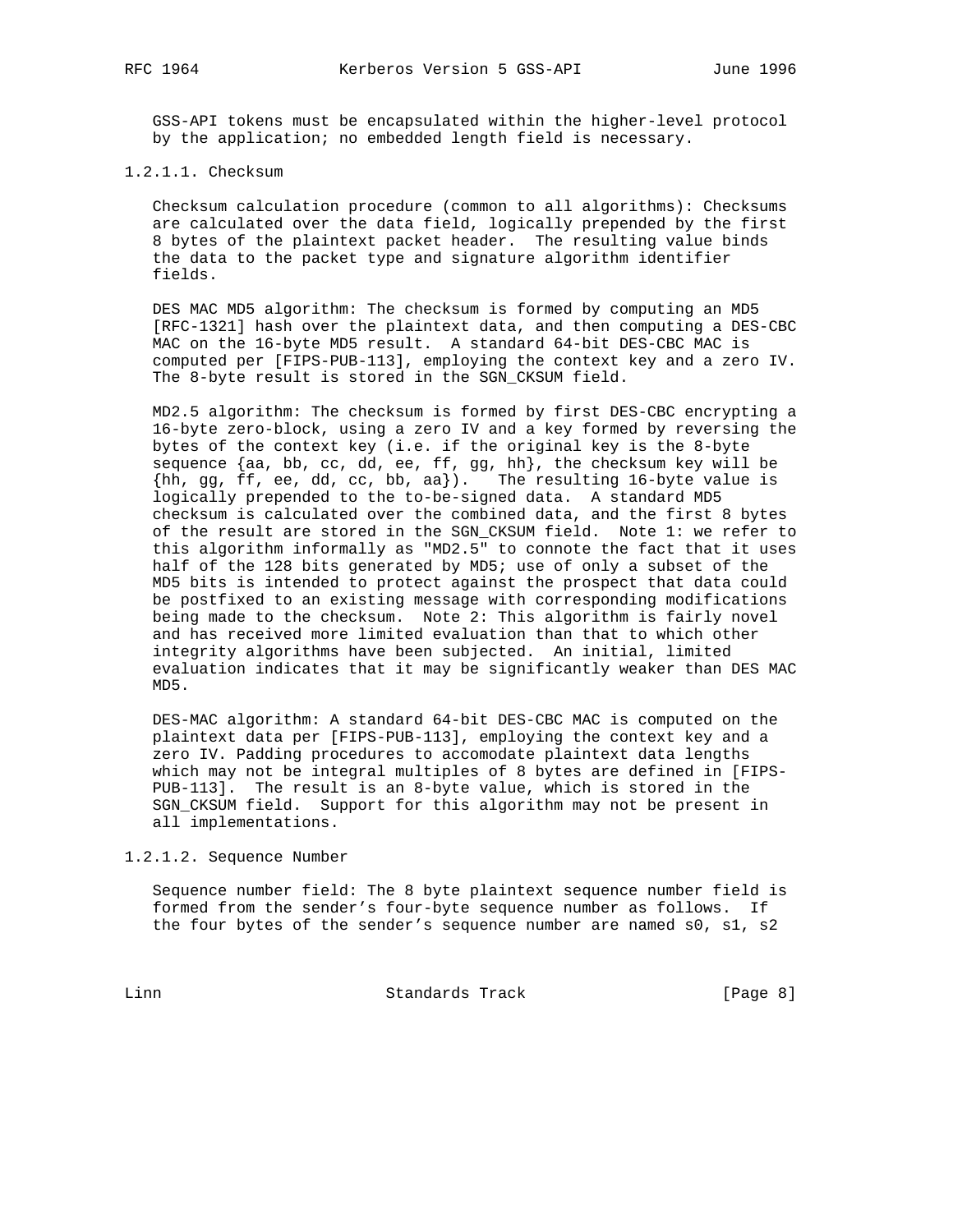and s3 (from least to most significant), the plaintext sequence number field is the 8 byte sequence: (s0, s1, s2, s3, di, di, di, di), where 'di' is the direction-indicator (Hex 0 - sender is the context initiator, Hex FF - sender is the context acceptor). The field is then DES-CBC encrypted using the context key and an IV formed from the first 8 bytes of the previously calculated SGN\_CKSUM field. After sending a GSS\_GetMIC() or GSS\_Wrap() token, the sender's sequence number is incremented by one.

 The receiver of the token will first verify the SGN\_CKSUM field. If valid, the sequence number field may be decrypted and compared to the expected sequence number. The repetition of the (effectively 1-bit) direction indicator within the sequence number field provides redundancy so that the receiver may verify that the decryption succeeded.

 Since the checksum computation is used as an IV to the sequence number decryption, attempts to splice a checksum and sequence number from different messages will be detected. The direction indicator will detect packets that have been maliciously reflected.

 The sequence number provides a basis for detection of replayed tokens. Replay detection can be performed using state information retained on received sequence numbers, interpreted in conjunction with the security context on which they arrive.

 Provision of per-message replay and out-of-sequence detection services is optional for implementations of the Kerberos V5 GSS-API mechanism. Further, it is recommended that implementations of the Kerberos V5 GSS-API mechanism which offer these services should honor a caller's request that the services be disabled on a context. Specifically, if replay\_det\_req\_flag is input FALSE, replay\_det\_state should be returned FALSE and the GSS\_DUPLICATE\_TOKEN and GSS\_OLD\_TOKEN stati should not be indicated as a result of duplicate detection when tokens are processed; if sequence\_req\_flag is input FALSE, sequence\_state should be returned FALSE and GSS\_DUPLICATE\_TOKEN, GSS\_OLD\_TOKEN, and GSS\_UNSEQ\_TOKEN stati should not be indicated as a result of out-of-sequence detection when tokens are processed.

1.2.2. Per-message Tokens - Wrap

 Use of the GSS\_Wrap() call yields a token which encapsulates the input user data (optionally encrypted) along with associated integrity check quantities. The token emitted by GSS\_Wrap() consists of an integrity header whose format is identical to that emitted by GSS\_GetMIC() (except that the TOK\_ID field contains the value 02 01), followed by a body portion that contains either the plaintext data

Linn Standards Track [Page 9]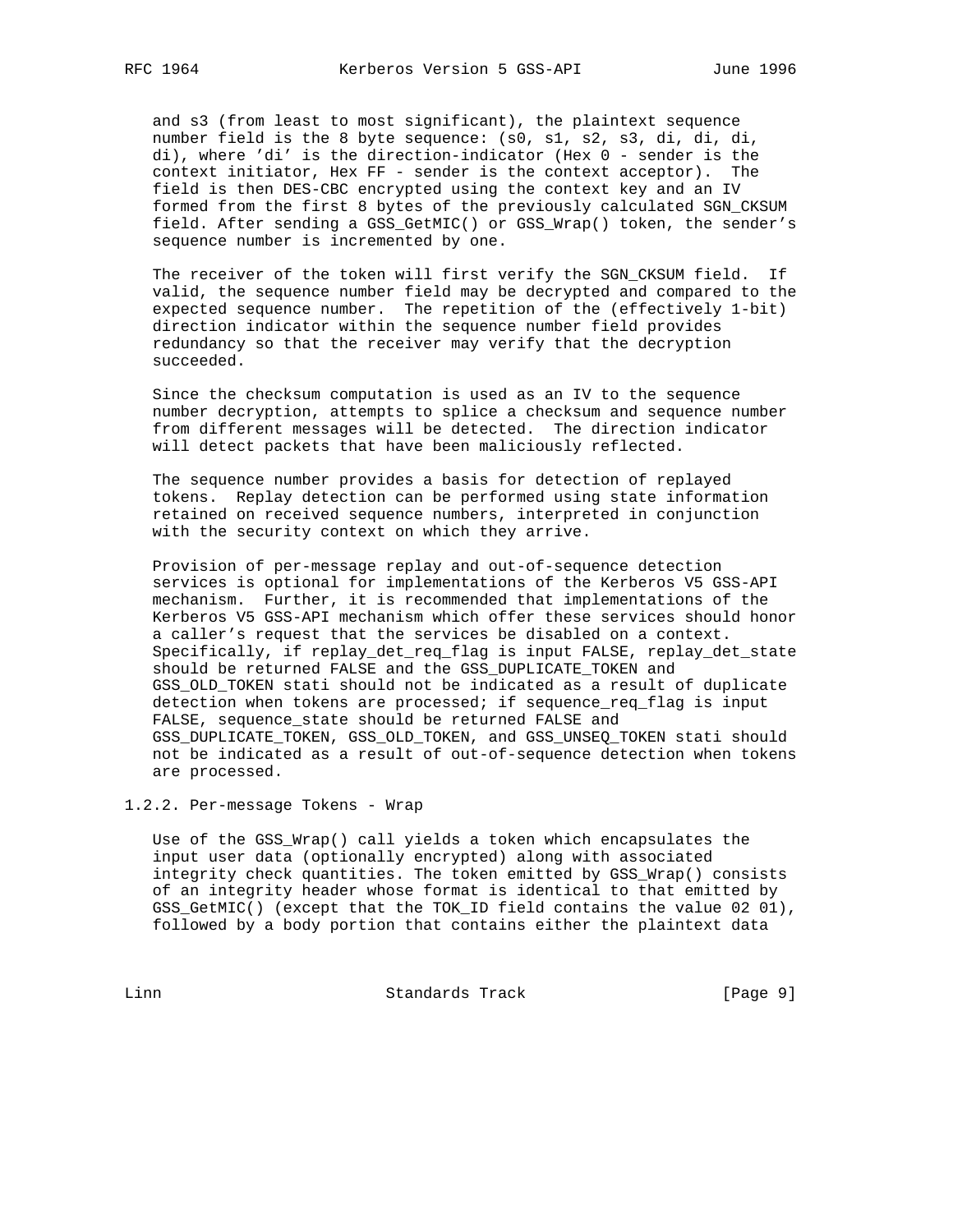(if SEAL\_ALG = ff ff) or encrypted data for any other supported value of SEAL\_ALG. Currently, only SEAL\_ALG = 00 00 is supported, and means that DES-CBC encryption is being used to protect the data.

The GSS\_Wrap() token has the following format:

| Byte no | Name             | Description                          |
|---------|------------------|--------------------------------------|
| 0.1     | TOK ID           | Identification field.                |
|         |                  | Tokens emitted by GSS_Wrap() contain |
|         |                  | the hex value 02 01 in this field.   |
| 2.3     | SGN ALG          | Checksum algorithm indicator.        |
|         |                  | 00 00 - DES MAC MD5                  |
|         |                  | $0100 - MD2.5$                       |
|         |                  | 02 00 - DES MAC                      |
| 4.05    | SEAL ALG         | ff $ff - none$                       |
|         |                  | $0000 - DES$                         |
| 6.07    | Filler           | Contains ff ff                       |
| 8.15    | SND SEO          | Encrypted sequence number field.     |
| 16. .23 | <b>SGN CKSUM</b> | Checksum of plaintext padded data,   |
|         |                  | calculated according to algorithm    |
|         |                  | specified in SGN_ALG field.          |
| 24last  | Data             | encrypted or plaintext padded data   |
|         |                  |                                      |

 GSS-API tokens must be encapsulated within the higher-level protocol by the application; no embedded length field is necessary.

## 1.2.2.1. Checksum

 Checksum calculation procedure (common to all algorithms): Checksums are calculated over the plaintext padded data field, logically prepended by the first 8 bytes of the plaintext packet header. The resulting signature binds the data to the packet type, protocol version, and signature algorithm identifier fields.

 DES MAC MD5 algorithm: The checksum is formed by computing an MD5 hash over the plaintext padded data, and then computing a DES-CBC MAC on the 16-byte MD5 result. A standard 64-bit DES-CBC MAC is computed per [FIPS-PUB-113], employing the context key and a zero IV. The 8 byte result is stored in the SGN\_CKSUM field.

 MD2.5 algorithm: The checksum is formed by first DES-CBC encrypting a 16-byte zero-block, using a zero IV and a key formed by reversing the bytes of the context key (i.e., if the original key is the 8-byte sequence  $\{aa, bb, cc, dd, ee, ff, gg, hh\}$ , the checksum key will be {hh, gg, ff, ee, dd, cc, bb, aa}). The resulting 16-byte value is logically pre-pended to the "to-be-signed data". A standard MD5 checksum is calculated over the combined data, and the first 8 bytes of the result are stored in the SGN\_CKSUM field.

Linn Standards Track [Page 10]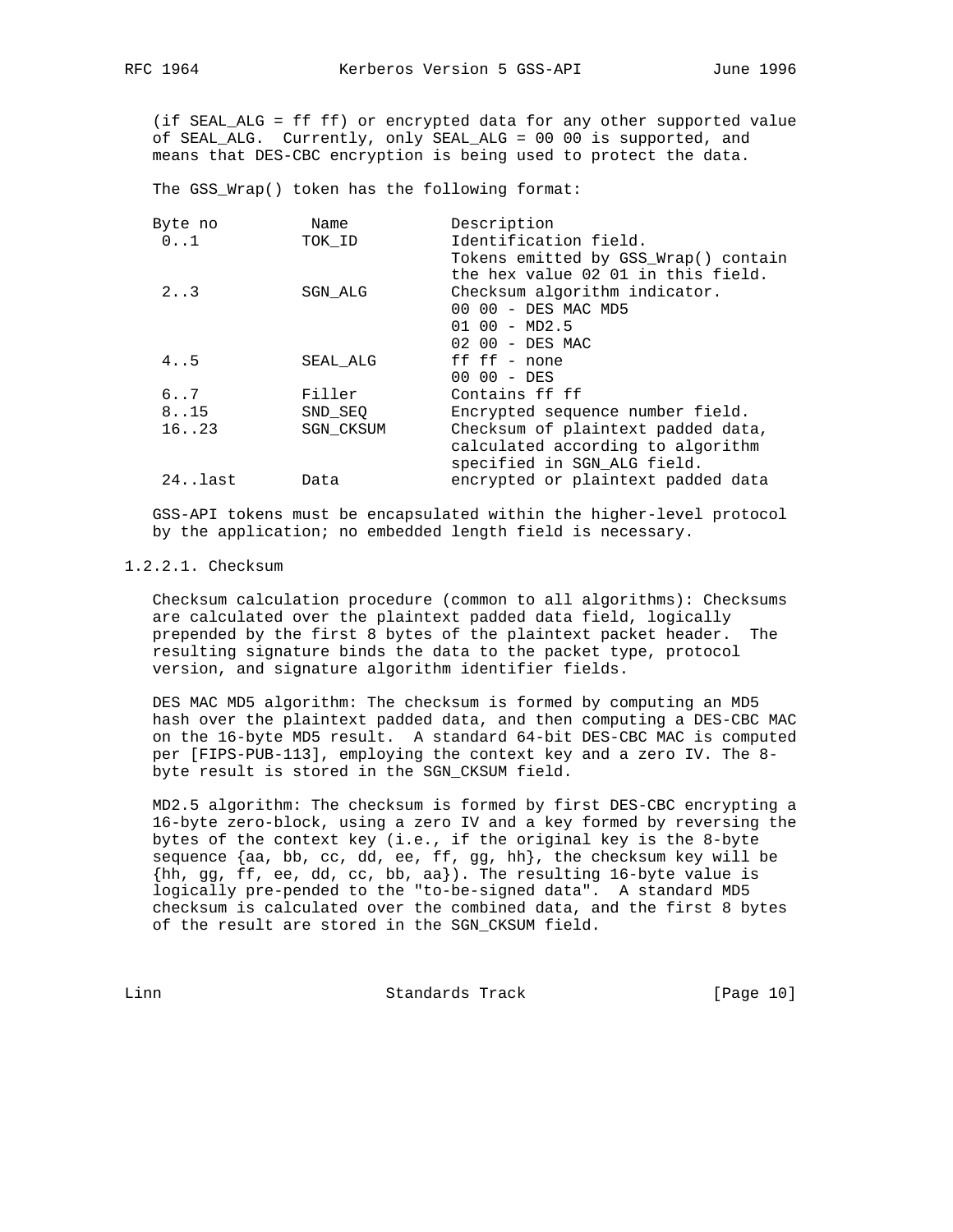DES-MAC algorithm: A standard 64-bit DES-CBC MAC is computed on the plaintext padded data per [FIPS-PUB-113], employing the context key and a zero IV. The plaintext padded data is already assured to be an integral multiple of 8 bytes; no additional padding is required or applied in order to accomplish MAC calculation. The result is an 8 byte value, which is stored in the SGN\_CKSUM field. Support for this lgorithm may not be present in all implementations.

## 1.2.2.2. Sequence Number

 Sequence number field: The 8 byte plaintext sequence number field is formed from the sender's four-byte sequence number as follows. If the four bytes of the sender's sequence number are named s0, s1, s2 and s3 (from least to most significant), the plaintext sequence number field is the 8 byte sequence: (s0, s1, s2, s3, di, di, di, di), where 'di' is the direction-indicator (Hex 0 - sender is the context initiator, Hex FF - sender is the context acceptor).

 The field is then DES-CBC encrypted using the context key and an IV formed from the first 8 bytes of the SEAL\_CKSUM field.

 After sending a GSS\_GetMIC() or GSS\_Wrap() token, the sender's sequence numbers are incremented by one.

## 1.2.2.3. Padding

 Data padding: Before encryption and/or signature calculation, plaintext data is padded to the next highest multiple of 8 bytes, by appending between 1 and 8 bytes, the value of each such byte being the total number of pad bytes. For example, given data of length 20 bytes, four pad bytes will be appended, and each byte will contain the hex value 04. An 8-byte random confounder is prepended to the data, and signatures are calculated over the resulting padded plaintext.

 After padding, the data is encrypted according to the algorithm specified in the SEAL\_ALG field. For SEAL\_ALG=DES (the only non-null algorithm currently supported), the data is encrypted using DES-CBC, with an IV of zero. The key used is derived from the established context key by XOR-ing the context key with the hexadecimal constant f0f0f0f0f0f0f0f0.

1.2.3. Context deletion token

 The token emitted by GSS\_Delete\_sec\_context() is based on the packet format for tokens emitted by GSS\_GetMIC(). The context-deletion token has the following format:

Linn Standards Track [Page 11]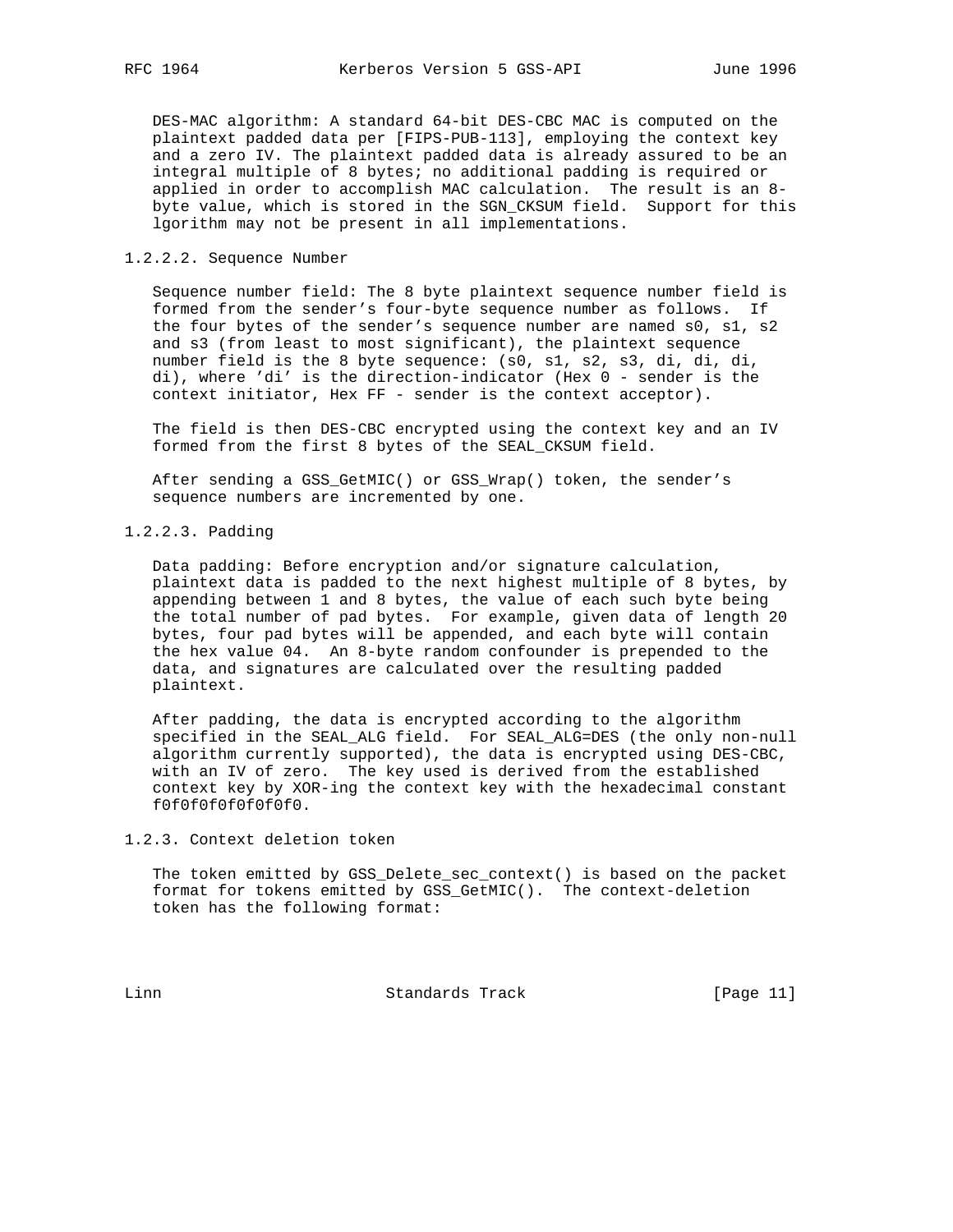| Byte no<br>$0 \ldots 1$ | Name<br>TOK ID   | Description<br>Identification field.                                   |
|-------------------------|------------------|------------------------------------------------------------------------|
|                         |                  | Tokens emitted by                                                      |
|                         |                  | GSS Delete sec context() contain<br>the hex value 01 02 in this field. |
| 2.3                     | SGN ALG          | Integrity algorithm indicator.                                         |
|                         |                  | 00 00 - DES MAC MD5                                                    |
|                         |                  | $0100 - MD2.5$                                                         |
|                         |                  | 02 00 - DES MAC                                                        |
| 4.7                     | Filler           | Contains ff ff ff ff                                                   |
| 8.15                    | SND SEQ          | Sequence number field.                                                 |
| 16.023                  | <b>SGN CKSUM</b> | Checksum of "to-be-signed data",                                       |
|                         |                  | calculated according to algorithm                                      |
|                         |                  | specified in SGN ALG field.                                            |

 SGN\_ALG and SND\_SEQ will be calculated as for tokens emitted by GSS\_GetMIC(). The SGN\_CKSUM will be calculated as for tokens emitted by GSS\_GetMIC(), except that the user-data component of the "to-be signed" data will be a zero-length string.

2. Name Types and Object Identifiers

 This section discusses the name types which may be passed as input to the Kerberos V5 GSS-API mechanism's GSS\_Import\_name() call, and their associated identifier values. It defines interface elements in support of portability, and assumes use of C language bindings per RFC-1509. In addition to specifying OID values for name type identifiers, symbolic names are included and recommended to GSS-API implementors in the interests of convenience to callers. It is understood that not all implementations of the Kerberos V5 GSS-API mechanism need support all name types in this list, and that additional name forms will likely be added to this list over time. Further, the definitions of some or all name types may later migrate to other, mechanism-independent, specifications. The occurrence of a name type in this specification is specifically not intended to suggest that the type may be supported only by an implementation of the Kerberos V5 mechanism. In particular, the occurrence of the string "\_KRB5\_" in the symbolic name strings constitutes a means to unambiguously register the name strings, avoiding collision with other documents; it is not meant to limit the name types' usage or applicability.

 For purposes of clarification to GSS-API implementors, this section's discussion of some name forms describes means through which those forms can be supported with existing Kerberos technology. These discussions are not intended to preclude alternative implementation strategies for support of the name forms within Kerberos mechanisms or mechanisms based on other technologies. To enhance application

Linn Standards Track [Page 12]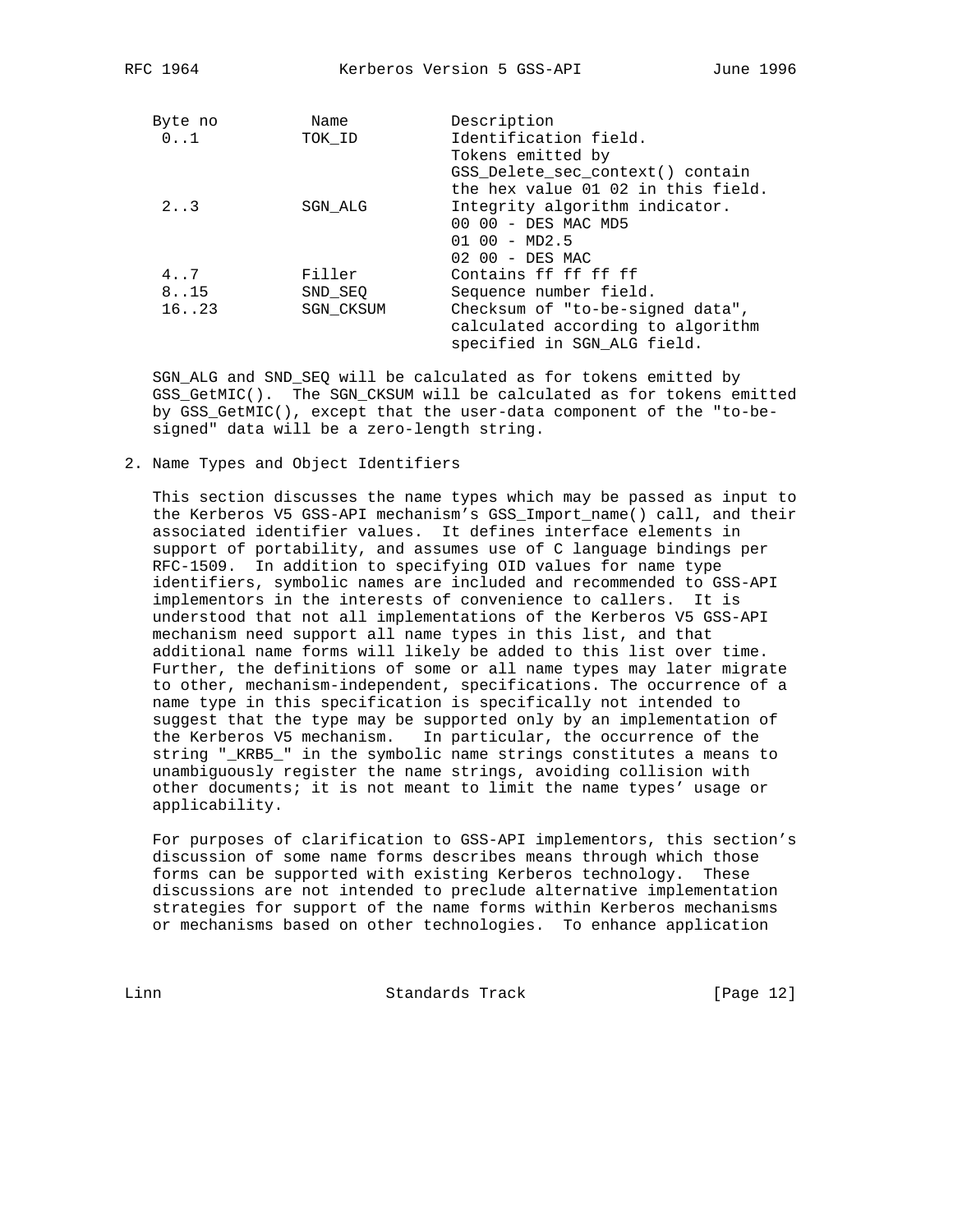portability, implementors of mechanisms are encouraged to support name forms as defined in this section, even if their mechanisms are independent of Kerberos V5.

2.1. Mandatory Name Forms

 This section discusses name forms which are to be supported by all conformant implementations of the Kerberos V5 GSS-API mechanism.

2.1.1. Kerberos Principal Name Form

This name form shall be represented by the Object Identifier  $\{iso(1)\}$  member-body(2) United States(840) mit(113554) infosys(1) gssapi(2)  $krb5(2)$  krb5\_name(1) }. The recommended symbolic name for this type is "GSS\_KRB5\_NT\_PRINCIPAL\_NAME".

 This name type corresponds to the single-string representation of a Kerberos name. (Within the MIT Kerberos V5 implementation, such names are parseable with the krb5\_parse\_name() function.) The elements included within this name representation are as follows, proceeding from the beginning of the string:

 (1) One or more principal name components; if more than one principal name component is included, the components are separated by '/'. Arbitrary octets may be included within principal name components, with the following constraints and special considerations:

 (1a) Any occurrence of the characters '@' or '/' within a name component must be immediately preceded by the '\' quoting character, to prevent interpretation as a component or realm separator.

 (1b) The ASCII newline, tab, backspace, and null characters may occur directly within the component or may be represented, respectively, by '\n', '\t', '\b', or '\0'.

 (1c) If the '\' quoting character occurs outside the contexts described in (1a) and (1b) above, the following character is interpreted literally. As a special case, this allows the doubled representation '\\' to represent a single occurrence of the quoting character.

 (1d) An occurrence of the '\' quoting character as the last character of a component is illegal.

Linn Standards Track [Page 13]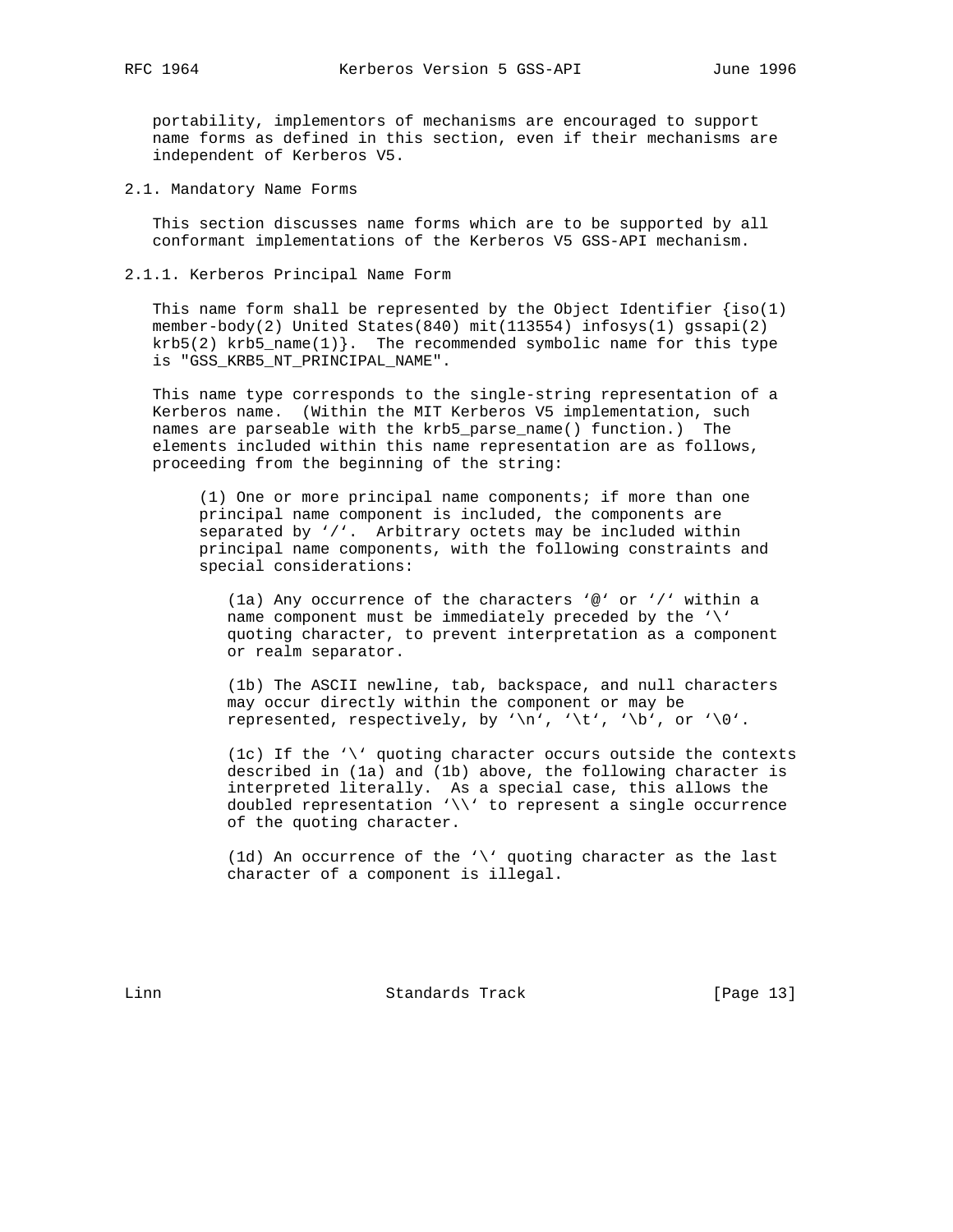(2) Optionally, a '@' character, signifying that a realm name immediately follows. If no realm name element is included, the local realm name is assumed. The '/', ':', and null characters may not occur within a realm name; the '@', newline, tab, and backspace characters may be included using the quoting conventions described in (1a), (1b), and (1c) above.

## 2.1.2. Host-Based Service Name Form

 This name form has been incorporated at the mechanism-independent GSS-API level as of GSS-API, Version 2. This subsection retains the Object Identifier and symbolic name assignments previously made at the Kerberos V5 GSS-API mechanism level, and adopts the definition as promoted to the mechanism-independent level.

This name form shall be represented by the Object Identifier  $\{iso(1)$  member-body(2) United States(840) mit(113554) infosys(1) gssapi(2)  $generic(1) service_name(4)$ . The previously recommended symbolic name for this type is "GSS\_KRB5\_NT\_HOSTBASED\_SERVICE\_NAME". The currently preferred symbolic name for this type is "GSS\_C\_NT\_HOSTBASED\_SERVICE".

 This name type is used to represent services associated with host computers. This name form is constructed using two elements, "service" and "hostname", as follows:

#### service@hostname

 When a reference to a name of this type is resolved, the "hostname" is canonicalized by attempting a DNS lookup and using the fully qualified domain name which is returned, or by using the "hostname" as provided if the DNS lookup fails. The canonicalization operation also maps the host's name into lower-case characters.

 The "hostname" element may be omitted. If no "@" separator is included, the entire name is interpreted as the service specifier, with the "hostname" defaulted to the canonicalized name of the local host.

Values for the "service" element will be registered with the IANA.

2.1.3. Exported Name Object Form for Kerberos V5 Mechanism

 Support for this name form is not required for GSS-V1 implementations, but will be required for use in conjunction with the GSS\_Export\_name() call planned for GSS-API Version 2. Use of this name form will be signified by a "GSS-API Exported Name Object" OID value which will be defined at the mechanism-independent level for

Linn Standards Track [Page 14]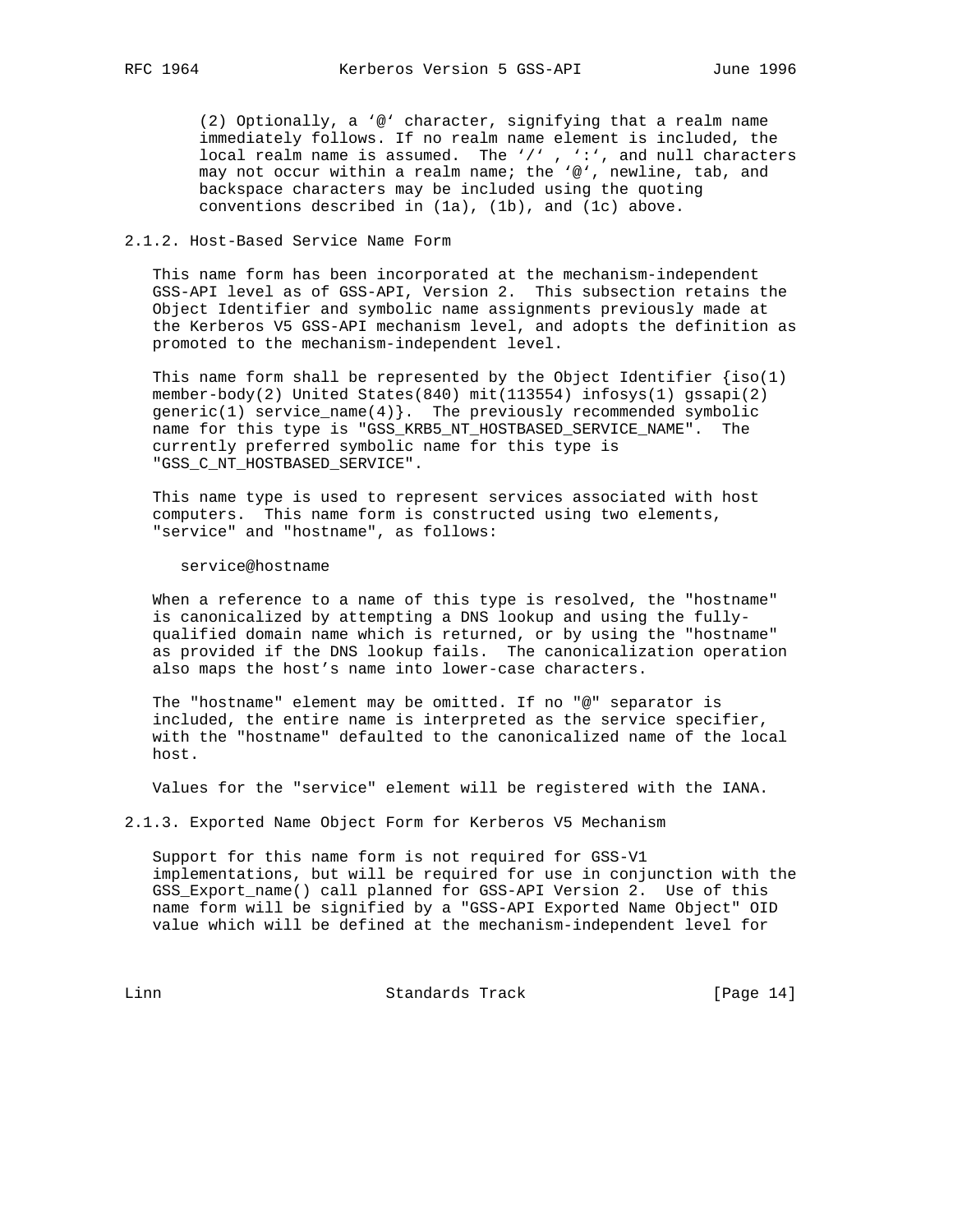GSS-API Version 2.

 This name type represents a self-describing object, whose framing structure will be defined at the mechanism-independent level for GSS-API Version 2. When generated by the Kerberos V5 mechanism, the Mechanism OID within the exportable name shall be that of the Kerberos V5 mechanism. The name component within the exportable name shall be a contiguous string with structure as defined for the Kerberos Principal Name Form.

 In order to achieve a distinguished encoding for comparison purposes, the following additional constraints are imposed on the export operation:

(1) all occurrences of the characters '@', '/', and '\' within principal components or realm names shall be quoted with an immediately-preceding '\'.

 (2) all occurrences of the null, backspace, tab, or newline characters within principal components or realm names will be represented, respectively, with '\0', '\b', '\t', or '\n'.

 (3) the '\' quoting character shall not be emitted within an exported name except to accomodate cases (1) and (2).

#### 2.2. Optional Name Forms

 This section discusses additional name forms which may optionally be supported by implementations of the Kerberos V5 GSS-API mechanism. It is recognized that some of the name forms cited here are derived from UNIX(tm) operating system platforms; some listed forms may be irrelevant to non-UNIX platforms, and definition of additional forms corresponding to such platforms may also be appropriate. It is also recognized that OS-specific functions outside GSS-API are likely to exist in order to perform translations among these forms, and that GSS-API implementations supporting these forms may themselves be layered atop such OS-specific functions. Inclusion of this support within GSS-API implementations is intended as a convenience to applications.

## 2.2.1. User Name Form

This name form shall be represented by the Object Identifier  $\{iso(1)\}$  member-body(2) United States(840) mit(113554) infosys(1) gssapi(2)  $generic(1)$  user\_name $(1)$ }. The recommended symbolic name for this type is "GSS\_KRB5\_NT\_USER\_NAME".

This name type is used to indicate a named user on a local system.

Linn Standards Track [Page 15]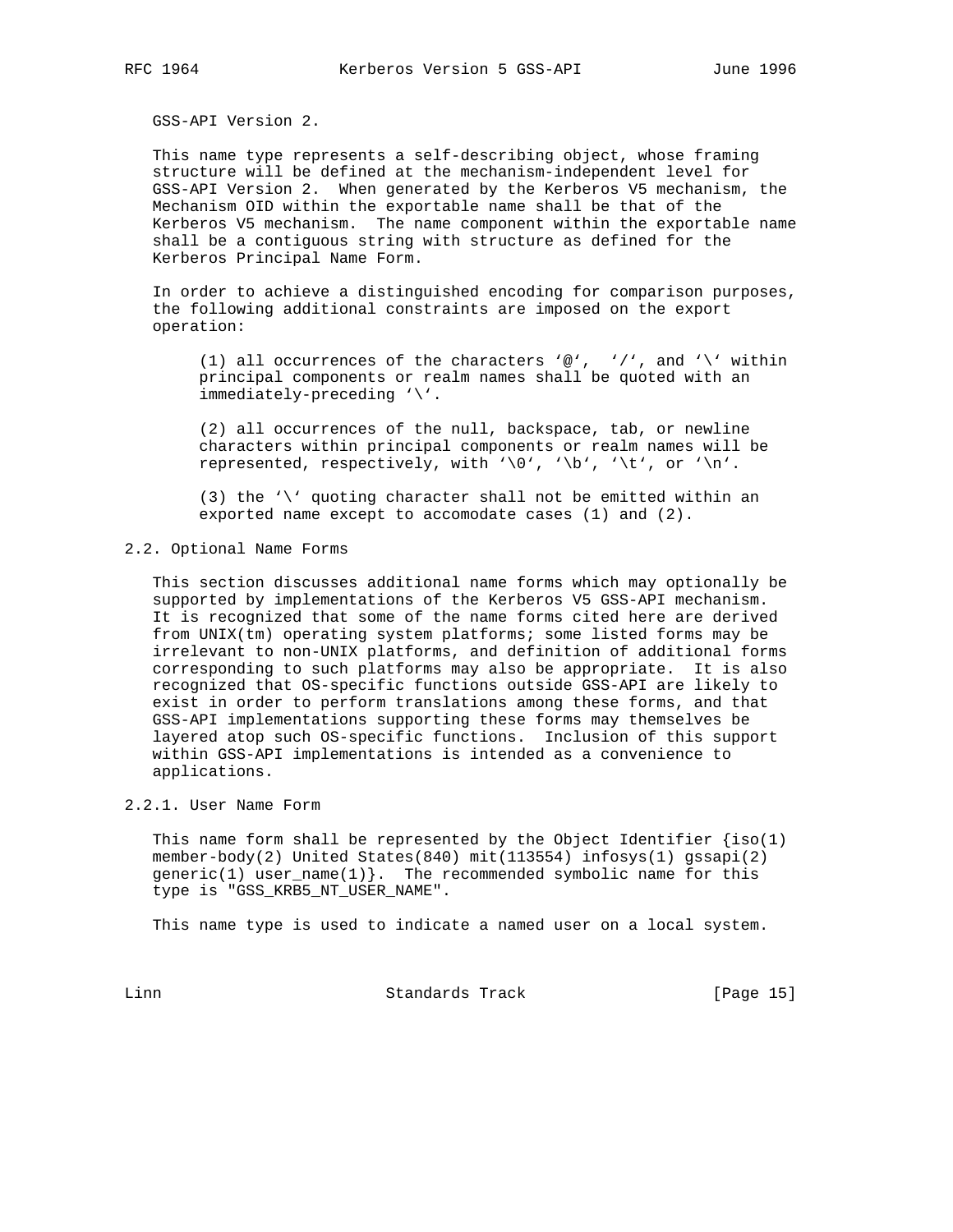Its interpretation is OS-specific. This name form is constructed as:

username

 Assuming that users' principal names are the same as their local operating system names, an implementation of GSS\_Import\_name() based on Kerberos V5 technology can process names of this form by postfixing an "@" sign and the name of the local realm.

## 2.2.2. Machine UID Form

This name form shall be represented by the Object Identifier  $\{iso(1)\}$  member-body(2) United States(840) mit(113554) infosys(1) gssapi(2)  $generic(1)$  machine\_uid\_name $(2)$ }. The recommended symbolic name for this type is "GSS\_KRB5\_NT\_MACHINE\_UID\_NAME".

 This name type is used to indicate a numeric user identifier corresponding to a user on a local system. Its interpretation is OS-specific. The gss\_buffer\_desc representing a name of this type should contain a locally-significant uid\_t, represented in host byte order. The GSS\_Import\_name() operation resolves this uid into a username, which is then treated as the User Name Form.

## 2.2.3. String UID Form

This name form shall be represented by the Object Identifier  $\{iso(1)\}$  member-body(2) United States(840) mit(113554) infosys(1) gssapi(2)  $qeneric(1)$  string uid name(3). The recommended symbolic name for this type is "GSS\_KRB5\_NT\_STRING\_UID\_NAME".

 This name type is used to indicate a string of digits representing the numeric user identifier of a user on a local system. Its interpretation is OS-specific. This name type is similar to the Machine UID Form, except that the buffer contains a string representing the uid\_t.

3. Credentials Management

 The Kerberos V5 protocol uses different credentials (in the GSSAPI sense) for initiating and accepting security contexts. Normal clients receive a ticket-granting ticket (TGT) and an associated session key at "login" time; the pair of a TGT and its corresponding session key forms a credential which is suitable for initiating security contexts. A ticket-granting ticket, its session key, and any other (ticket, key) pairs obtained through use of the ticket granting-ticket, are typically stored in a Kerberos V5 credentials cache, sometimes known as a ticket file.

Linn Standards Track [Page 16]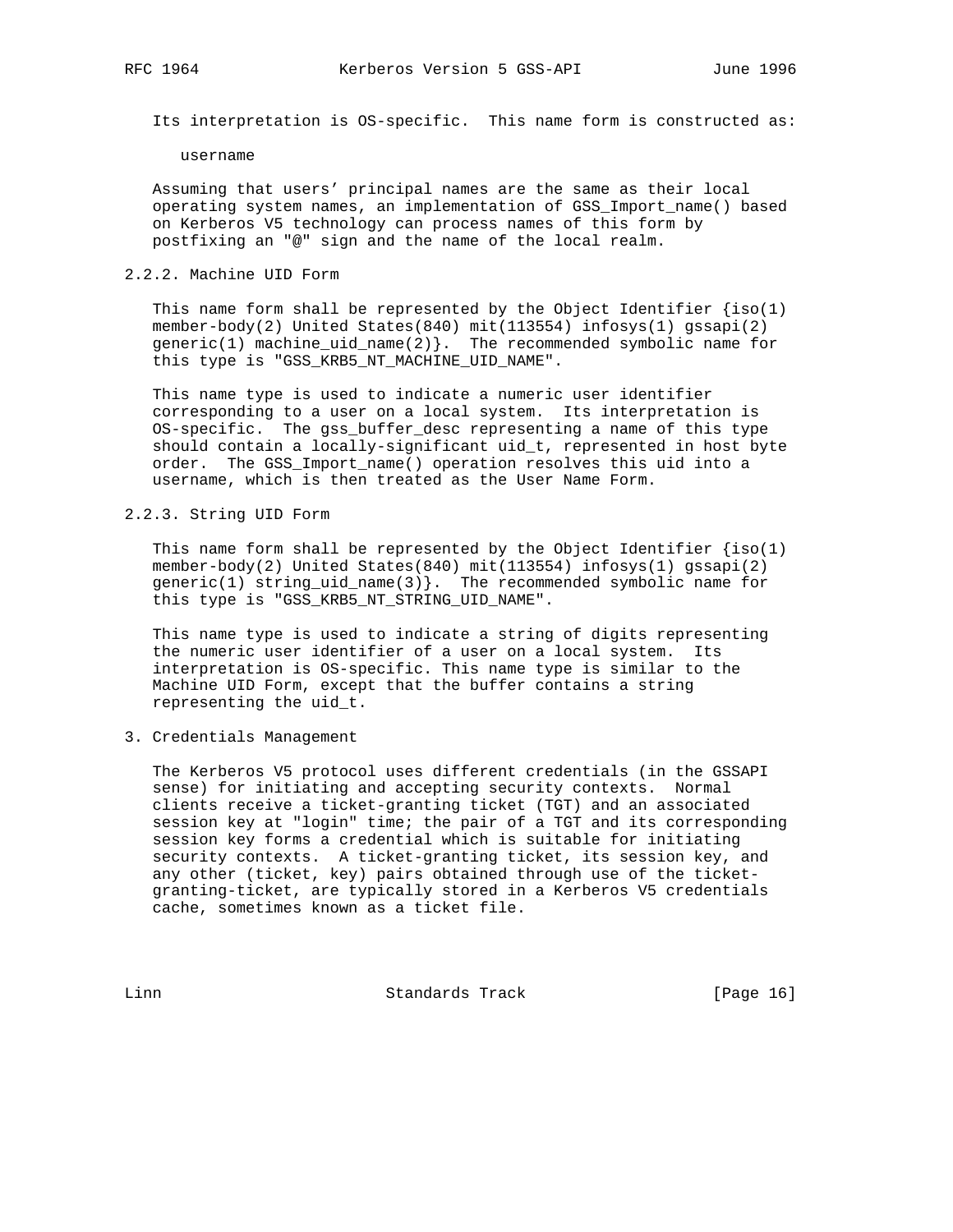The encryption key used by the Kerberos server to seal tickets for a particular application service forms the credentials suitable for accepting security contexts. These service keys are typically stored in a Kerberos V5 key table, or srvtab file. In addition to their use as accepting credentials, these service keys may also be used to obtain initiating credentials for their service principal.

 The Kerberos V5 mechanism's credential handle may contain references to either or both types of credentials. It is a local matter how the Kerberos V5 mechanism implementation finds the appropriate Kerberos V5 credentials cache or key table.

 However, when the Kerberos V5 mechanism attempts to obtain initiating credentials for a service principal which are not available in a credentials cache, and the key for that service principal is available in a Kerberos V5 key table, the mechanism should use the service key to obtain initiating credentials for that service. This should be accomplished by requesting a ticket-granting-ticket from the Kerberos Key Distribution Center (KDC), and decrypting the KDC's reply using the service key.

## 4. Parameter Definitions

 This section defines parameter values used by the Kerberos V5 GSS-API mechanism. It defines interface elements in support of portability, and assumes use of C language bindings per RFC-1509.

### 4.1. Minor Status Codes

 This section recommends common symbolic names for minor\_status values to be returned by the Kerberos V5 GSS-API mechanism. Use of these definitions will enable independent implementors to enhance application portability across different implementations of the mechanism defined in this specification. (In all cases, implementations of GSS\_Display\_status() will enable callers to convert minor\_status indicators to text representations.) Each implementation should make available, through include files or other means, a facility to translate these symbolic names into the concrete values which a particular GSS-API implementation uses to represent the minor\_status values specified in this section.

 It is recognized that this list may grow over time, and that the need for additional minor\_status codes specific to particular implementations may arise. It is recommended, however, that implementations should return a minor\_status value as defined on a mechanism-wide basis within this section when that code is accurately representative of reportable status rather than using a separate, implementation-defined code.

Linn Standards Track [Page 17]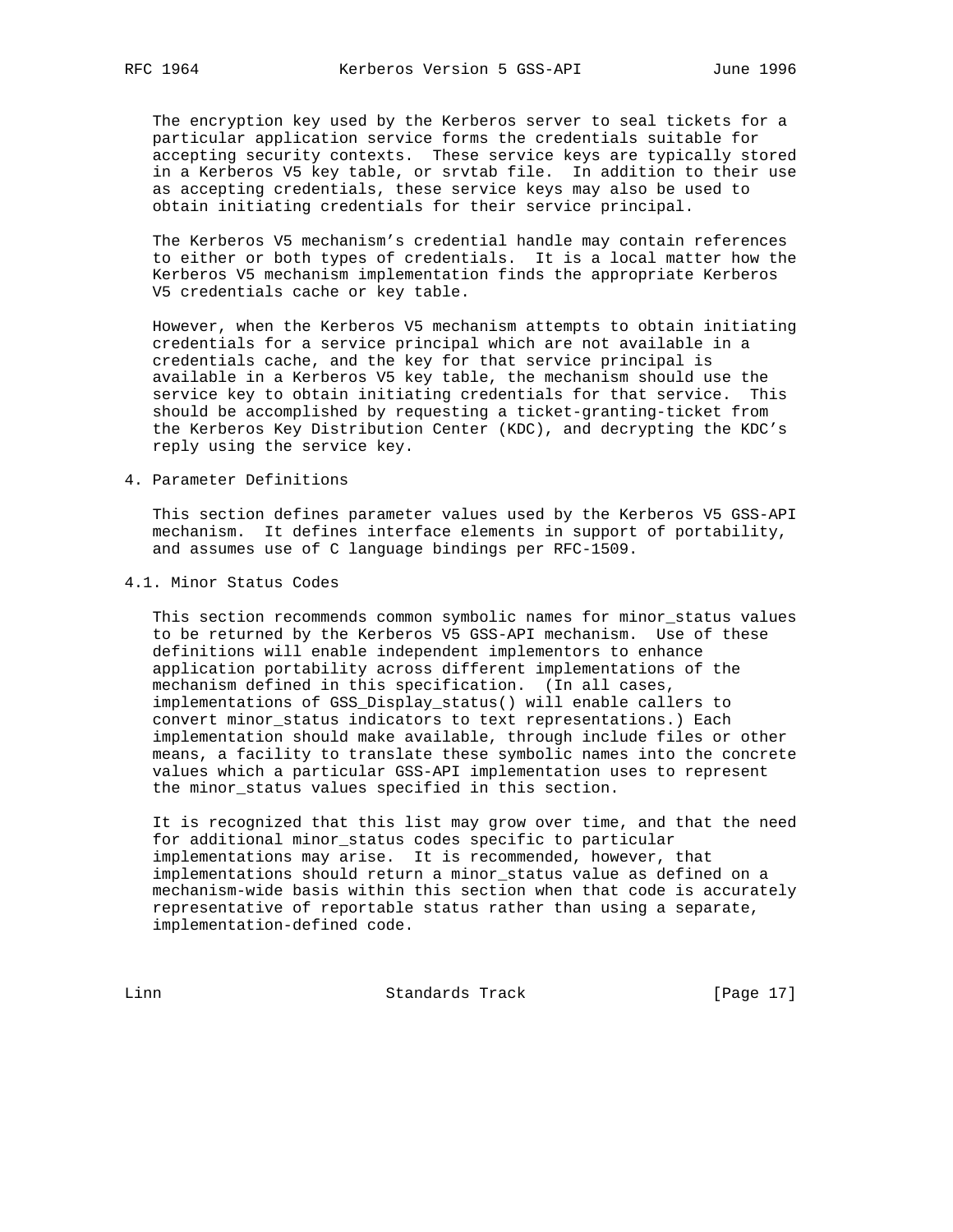```
4.1.1. Non-Kerberos-specific codes
```

```
 GSS_KRB5_S_G_BAD_SERVICE_NAME
        /* "No @ in SERVICE-NAME name string" */
 GSS_KRB5_S_G_BAD_STRING_UID
        /* "STRING-UID-NAME contains nondigits" */
 GSS_KRB5_S_G_NOUSER
        /* "UID does not resolve to username" */
 GSS_KRB5_S_G_VALIDATE_FAILED
        /* "Validation error" */
 GSS_KRB5_S_G_BUFFER_ALLOC
         /* "Couldn't allocate gss_buffer_t data" */
 GSS_KRB5_S_G_BAD_MSG_CTX
         /* "Message context invalid" */
 GSS_KRB5_S_G_WRONG_SIZE
        /* "Buffer is the wrong size" */
 GSS_KRB5_S_G_BAD_USAGE
        /* "Credential usage type is unknown" */
 GSS_KRB5_S_G_UNKNOWN_QOP
         /* "Unknown quality of protection specified" */
```
## 4.1.2. Kerberos-specific-codes

```
 GSS_KRB5_S_KG_CCACHE_NOMATCH
        /* "Principal in credential cache does not match desired name" */
 GSS_KRB5_S_KG_KEYTAB_NOMATCH
        /* "No principal in keytab matches desired name" */
 GSS_KRB5_S_KG_TGT_MISSING
        /* "Credential cache has no TGT" */
 GSS_KRB5_S_KG_NO_SUBKEY
        /* "Authenticator has no subkey" */
 GSS_KRB5_S_KG_CONTEXT_ESTABLISHED
        /* "Context is already fully established" */
 GSS_KRB5_S_KG_BAD_SIGN_TYPE
        /* "Unknown signature type in token" */
 GSS_KRB5_S_KG_BAD_LENGTH
        /* "Invalid field length in token" */
 GSS_KRB5_S_KG_CTX_INCOMPLETE
        /* "Attempt to use incomplete security context" */
```
# 4.2. Quality of Protection Values

 This section defines Quality of Protection (QOP) values to be used with the Kerberos V5 GSS-API mechanism as input to GSS\_Wrap() and GSS\_GetMIC() routines in order to select among alternate integrity and confidentiality algorithms. Additional QOP values may be added in future versions of this specification. Non-overlapping bit positions are and will be employed in order that both integrity and

Linn Standards Track [Page 18]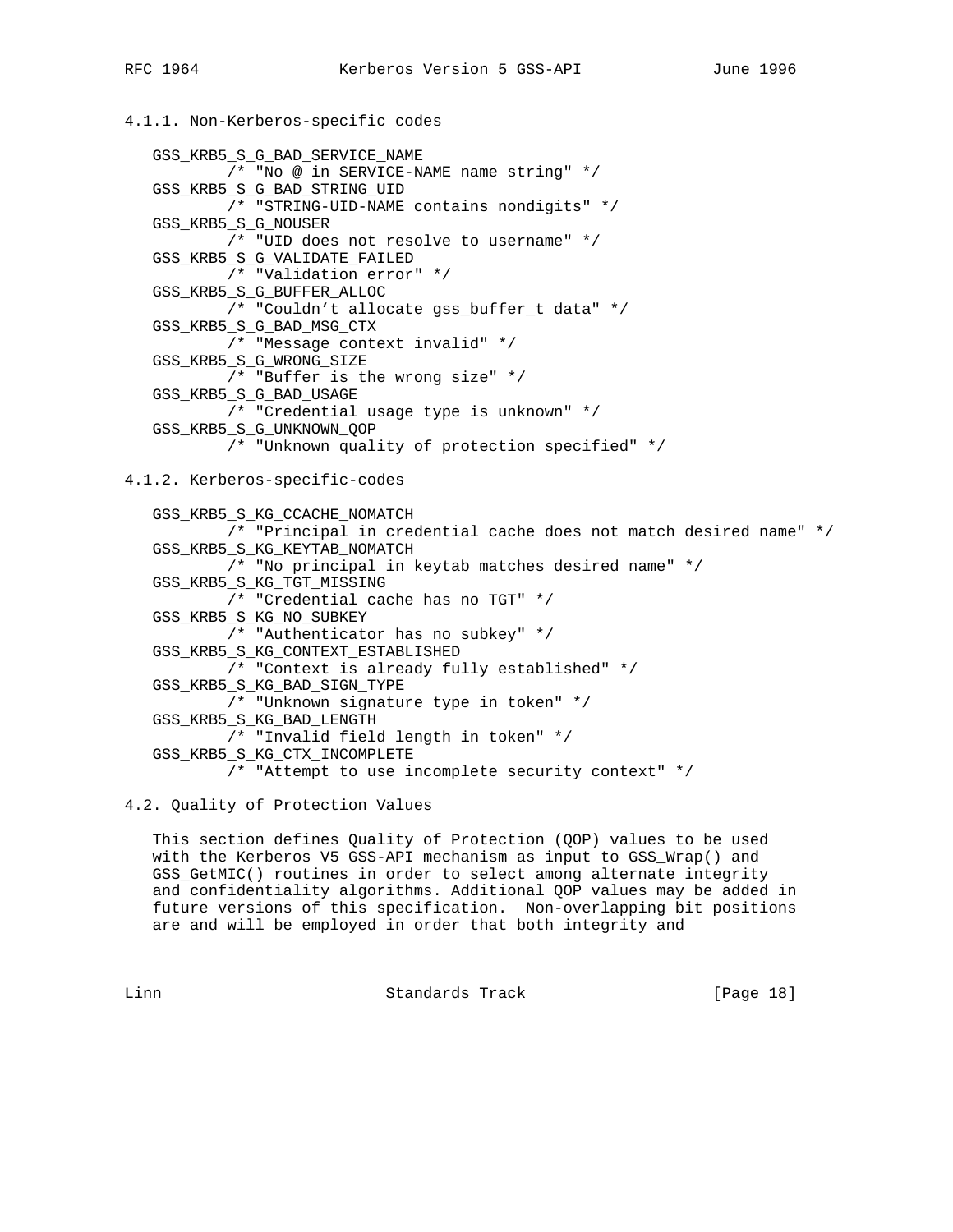confidentiality QOP may be selected within a single parameter, via inclusive-OR of the specified integrity and confidentiality values.

4.2.1. Integrity Algorithms

 The following Quality of Protection (QOP) values are currently defined for the Kerberos V5 GSS-API mechanism, and are used to select among alternate integrity checking algorithms.

 GSS\_KRB5\_INTEG\_C\_QOP\_MD5 (numeric value: 1) /\* Integrity using partial MD5 ("MD2.5") of plaintext \*/

 GSS\_KRB5\_INTEG\_C\_QOP\_DES\_MD5 (numeric value: 2) /\* Integrity using DES MAC of MD5 of plaintext \*/

 GSS\_KRB5\_INTEG\_C\_QOP\_DES\_MAC (numeric value: 3) /\* Integrity using DES MAC of plaintext \*/

4.2.2. Confidentiality Algorithms

 Only one confidentiality QOP value is currently defined for the Kerberos V5 GSS-API mechanism:

 GSS\_KRB5\_CONF\_C\_QOP\_DES (numeric value: 0) /\* Confidentiality with DES \*/

 Note: confidentiality QOP should be indicated only by GSS-API calls capable of providing confidentiality services. If non-zero confidentiality QOP values are defined in future to represent different algorithms, therefore, the bit positions containing those values should be cleared before being returned by implementations of GSS\_GetMIC() and GSS\_VerifyMIC().

## 4.3. Buffer Sizes

 All implementations of this specification shall be capable of accepting buffers of at least 16 Kbytes as input to GSS\_GetMIC(), GSS\_VerifyMIC(), and GSS\_Wrap(), and shall be capable of accepting the output\_token generated by GSS\_Wrap() for a 16 Kbyte input buffer as input to GSS\_Unwrap(). Support for larger buffer sizes is optional but recommended.

Linn Standards Track [Page 19]